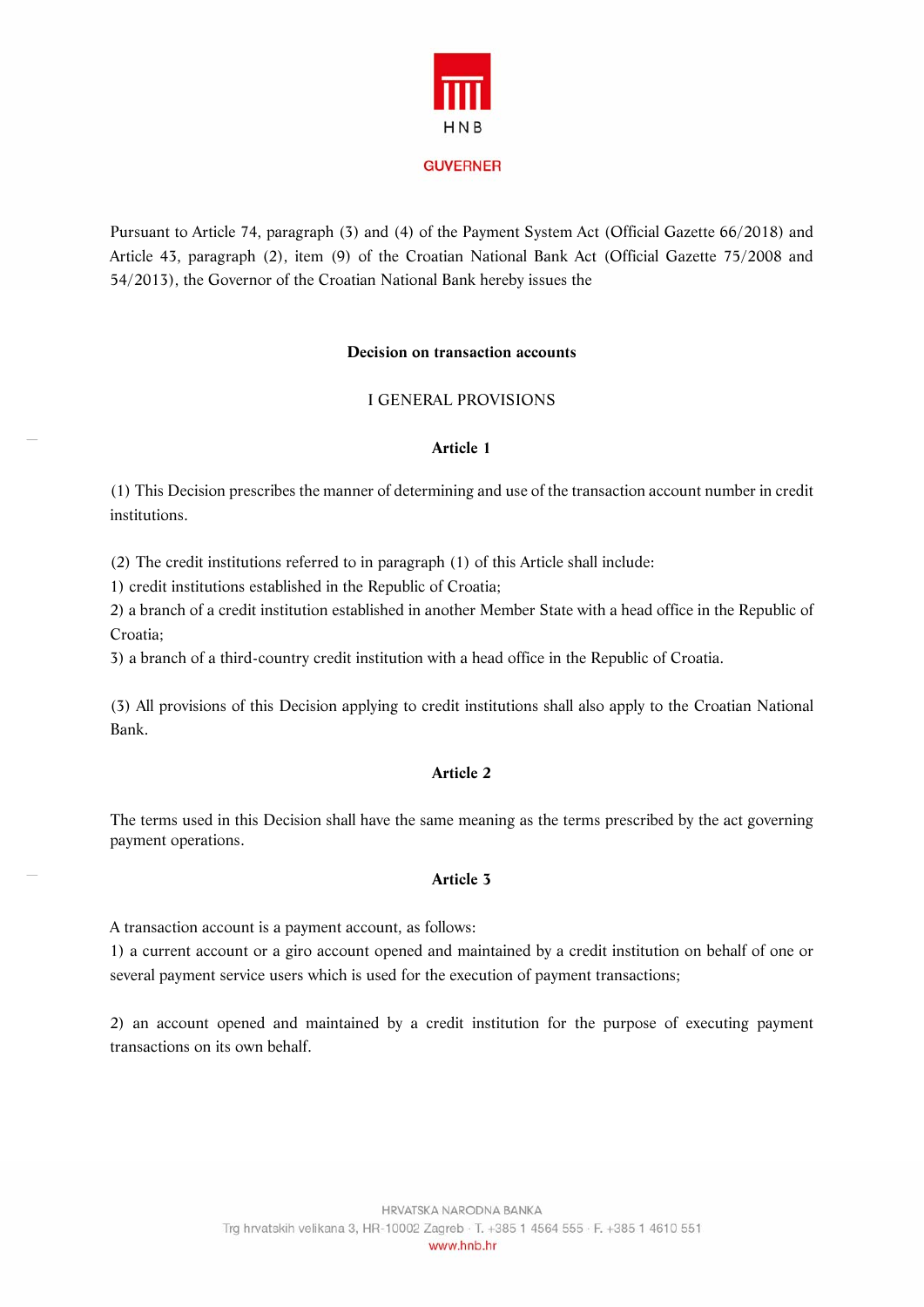

# **Article 4**

(1) A credit institution shall open the transaction account referred to in Article 3, item (1) of this Decision on the basis of a framework contract concluded with a payment service user, governing the terms and conditions of opening and maintaining a transaction account or pursuant to regulations.

(2) When opening the transaction account referred to in paragraph (1) of this Article, a credit institution shall establish the identity of the payment service user and carry out other procedures in accordance with the regulation governing the prevention of money laundering and terrorist financing.

# II IBAN

## **Article 5**

(1) A credit institution shall determine transaction accounts referred to in Article 3 of this Decision in accordance with the IBAN (International Bank Account Number ) structure which complies with the international standard ISO 13616.

(2) The IBAN transaction account structure is used for the execution of national, cross-border and international payment transactions.

(3) A transaction accounts opened in accordance with the structure prescribed by this Article may be used as a unique identifier within the meaning of the provisions of the Payment System Act.

# **Article 6**

(1) When the payee's payment account stipulated in the order to initiate a payment transactions complies with the international standard ISO 13616 IBAN structure, the credit institution shall verify whether the structure of the said IBAN structure is correct and its control numbers accurate.

# III IBAN STRUCTURE

## **Article 7**

The transaction account structure referred to in Article 5, paragraph (1) of this Decision shall consist of 21 alphanumeric characters, as follows:

- a) the first two characters represent a two-letter code for the Republic of Croatia
- b) the following two characters represent a two-digit control number
- c) the following seven characters represent the account number of the credit institution
- d) the last ten characters represent the account number with the credit institution.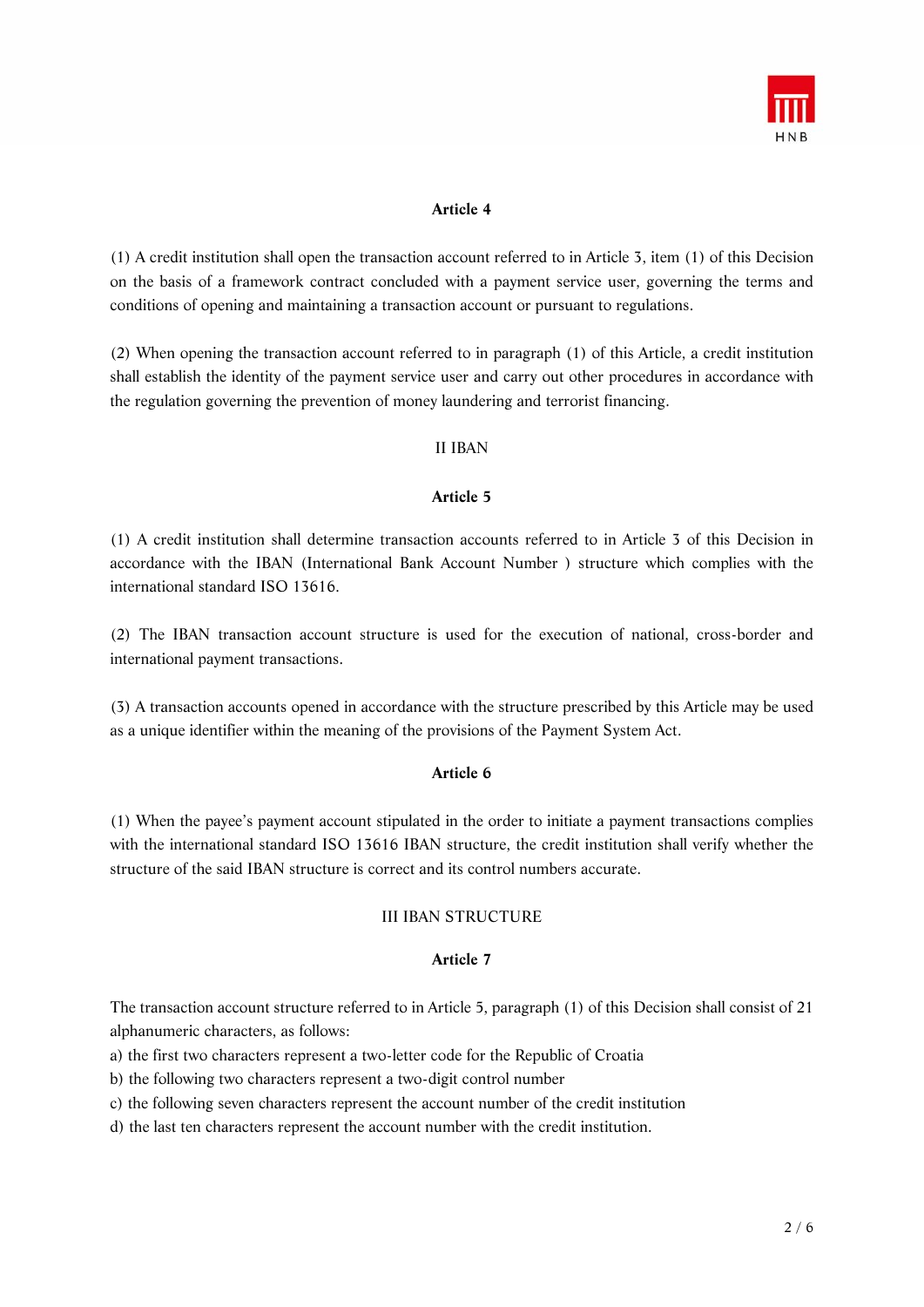

## **Article 8**

The code HR shall be used as the the two-letter code for the Republic of Croatia referred to in Article 7, item (a) of this Decision.

## **Article 9**

The two-digit control number referred to in Article 7, item (b) of this Decision shall be calculated by applying the international standard ISO 13616.

#### **Article 10**

(1) The account number of the credit institution referred to in Article 7, item c) of this Decision shall be the identification number assigned to credit institutions by the Croatian National Bank.

(2) A credit institution's account number shall consist of seven numerical characters (n1, n2, n3, n4, n5, n6, n7), of which:

1) the first six numerical characters (n1, n2, n3, n4, n5, n6) shall represent the credit institution's unique identifier;

2) the last numerical character (n7) is the control number calculated for the sequence of the first six numerical characters (n1, n2, n3, n4, n5, n6) pursuant to the Croatian standard HRN ISO/IEC 7064 MOD (11, 10).

#### **Article 11**

(1) The account number with the credit institution referred to in Article 7, item (d) of this Decision shall be the account number determined by the credit institution.

(2) The account number shall consist of ten numerical characters  $(n1, n2, n3, n4, n5, n6, n7, n8, n9, n10)$ .

(3) The first numerical character (n1) in the account number shall represent the transaction account holder, in particular:

1) the numerical character "1" - for a transaction account opened by a credit institution on behalf of a payment service user that, in terms of a framework contract or a regulation underlying the opening of the transaction account, acts within the scope of his/her business or other activity or freelance occupation, a public authority body, a government administration body, a unit of local self-government and a unit or regional self-government (hereinafter referred to as 'a transaction account of a business entity'), as well as for accounts maintained by a credit institution with itself for the purpose of executing payment transactions on its own behalf;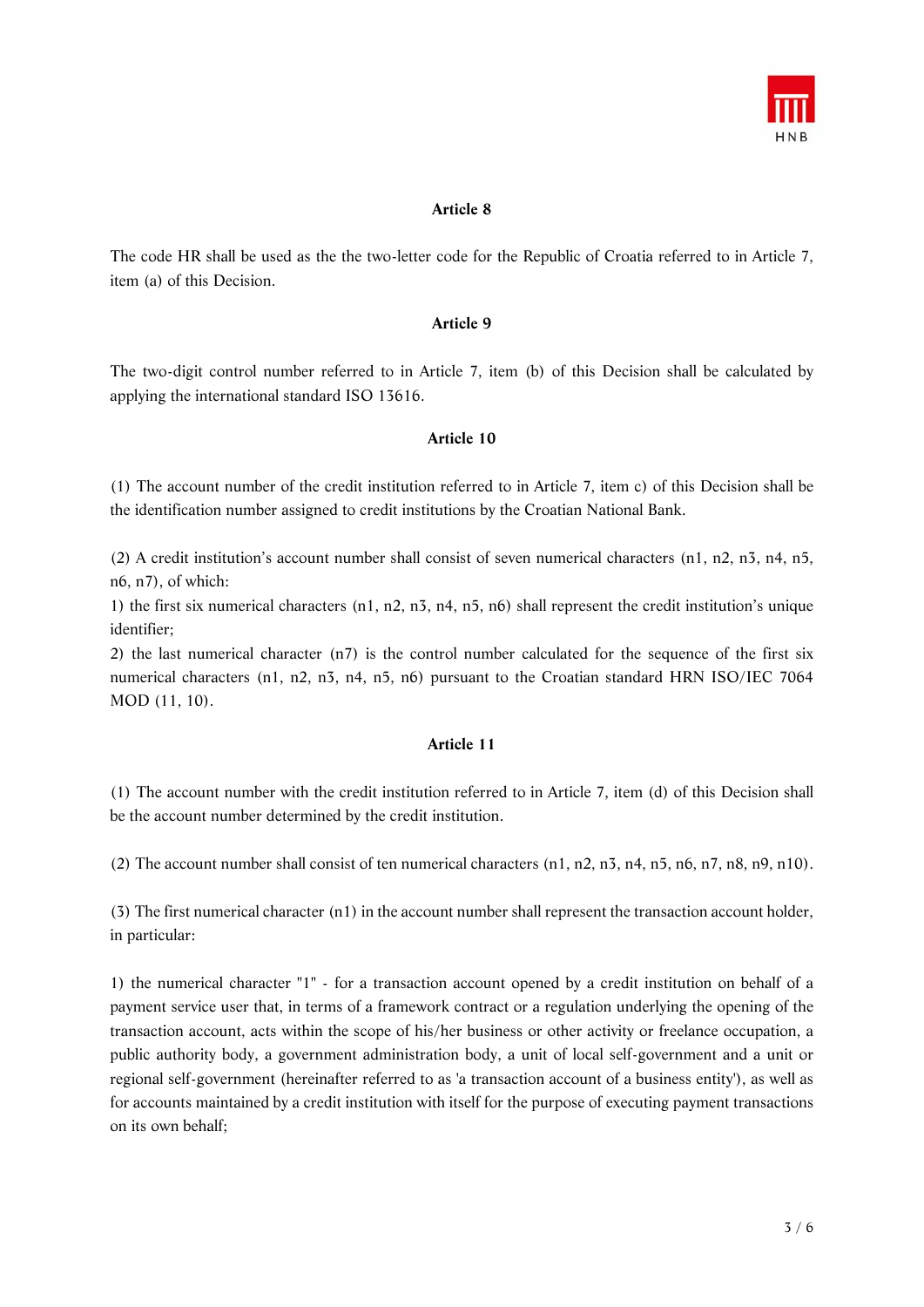

2) the numerical character "3" - for a transaction account opened by a credit institution on the basis of a framework contract with a natural person who, in terms of this contracts, acts outside the scope of his/her business activity or freelance occupation (hereinafter referred to as 'a transaction account of a consumer').

(4) The second character (n2) in the account number shall represent the account purpose code.

(5) The account purpose codes for the transaction account of a business entity (the transaction account holder designations "1") shall be the following:

1) the numerical character "0" - for accounts maintained by the credit institution for the purpose of executing payment transactions on its own behalf;

2) the numerical characters  $"1", "3", "4"$  and  $"5"$  – for business purpose accounts;

3) the numerical character "7" – for specific-purpose accounts used to collect joint budget revenues;

4) the numerical character  $"8"$  – for budgetary accounts;

5) the numerical character "9" ‒ for accounts opened on behalf of credit institutions or other payment service providers, through which the payment service providers execute payment transactions, or through which payment transactions executed on behalf of a payment service provider through a payment system are settled.

(6) The account purpose codes for the transaction account of a consumer (the transaction account holder designations "3" shall be the following:

1) the numerical character  $"1"$  – for a giro account;

2) the numerical character  $"2"$  – for a current account;

 $3)$  the numerical character " $5$ "  $-$  for a specific-purpose account.

(7) The sequence of seven numerical characters (n3, n5, n6, n7, n8, n9) in the account number shall be the ordinal number of the transaction account determined by a credit institution.

(8) The last numerical character (n10) in the account number shall be the control number calculated, for the sequence of the first nine numerical characters (n1, n2, n3, n4, n5, n6, n7, n8 and n9) in the transaction account number, pursuant to the Croatian standard HRN ISO/IEC 7064 MOD (11, 10).

# **Article 12**

For the purpose of opening and maintaining transaction accounts credit institutions shall use data on the numerical code of a country in accordance with the Alphabetical State and Country Code List given in Annex 1 to this Decision, while data on the tree-letter code of the currency shall be used in accordance with the List of Currencies and Currency Codes given in Annex 2 to this Decision.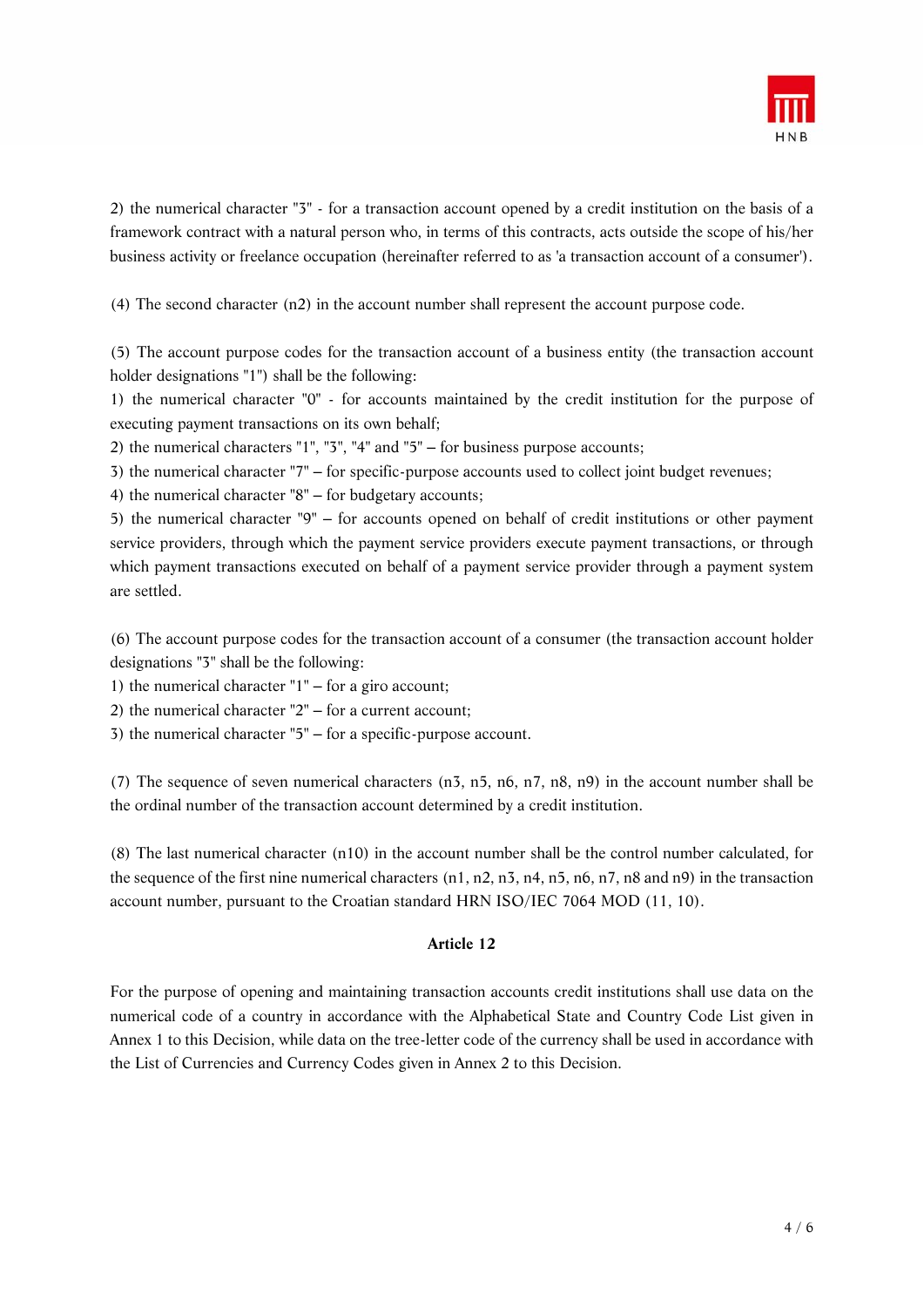

# IV MERGERS AND ACQUISITIONS OF CREDIT INSTITUTIONS

#### **Article 13**

(1) In case of a merger of credit institutions, the number of the transaction account determined by the merged credit institution in accordance with this Decision may be used for executing payment transactions no longer than a year from the completion of the merger. The credit institution formed by the merger of credit institutions may, during this period, for the purpose of executing payment transaction, use the account number of the merged institutions. The credit institution formed by the merger of credit institutions shall, in accordance with this Decision, determine a new transaction account for the former payment service users of the merged institutions at the latest within one year from the completion of the merger.

(2) In case of acquisition of one credit institution by another, the transaction account number which was determined by the credit institution acquired by another credit institution in accordance with this Decision may be used for the purpose of executing payment transaction at the latest within one year from the completion of the acquisition. The credit institution that was formed by acquisition of a credit institution may, during this period, for the purpose of executing payment transaction, use the account number of the acquired institution. The credit institution formed by the acquisition of a credit institution shall, in accordance with this Decision, determine a new transaction account for the former payment service users of the acquired institution at the latest within one year from the completion of the acquisition.

(3) A credit institution that receives a payment order to credit the transaction account of a credit institution that merged with another credit institution or a credit institution that was acquired by another credit institution shall, in accordance with the prescribed terms and conditions, enable the execution of the payment transaction to credit a credit institution formed by merger or acquisition of another credit institution, within one year from the completion of the merger or of the acquisition, in cases were the execution of such payment transactions is enabled by the payment system in which it participates.

(4) In cases where the credit institution formed by merger or acquisition of another credit institution already determined a new transaction account number for the former payment service user of the merged or acquired credit institution in accordance with paragraph (1) or (2) of this Article, the received payment transaction referred to in paragraph (3) of this Article shall be recorded as credited to the new transaction account number of this payment service user.

## V. TRANSITIONAL AND FINAL PROVISIONS

#### **Article 14**

On the date of the entry into force of this Decision, the Decision on the manner of opening transaction accounts (Official Gazette 3/2011, 35/2011, 50/2011, 89/2011, 101/2011, 135/2011, 56/2012, 18/2013, 23/2013, 10/2014, 150/2014, 64/2016, 107/2017 and 1/2018) shall cease to have effect.